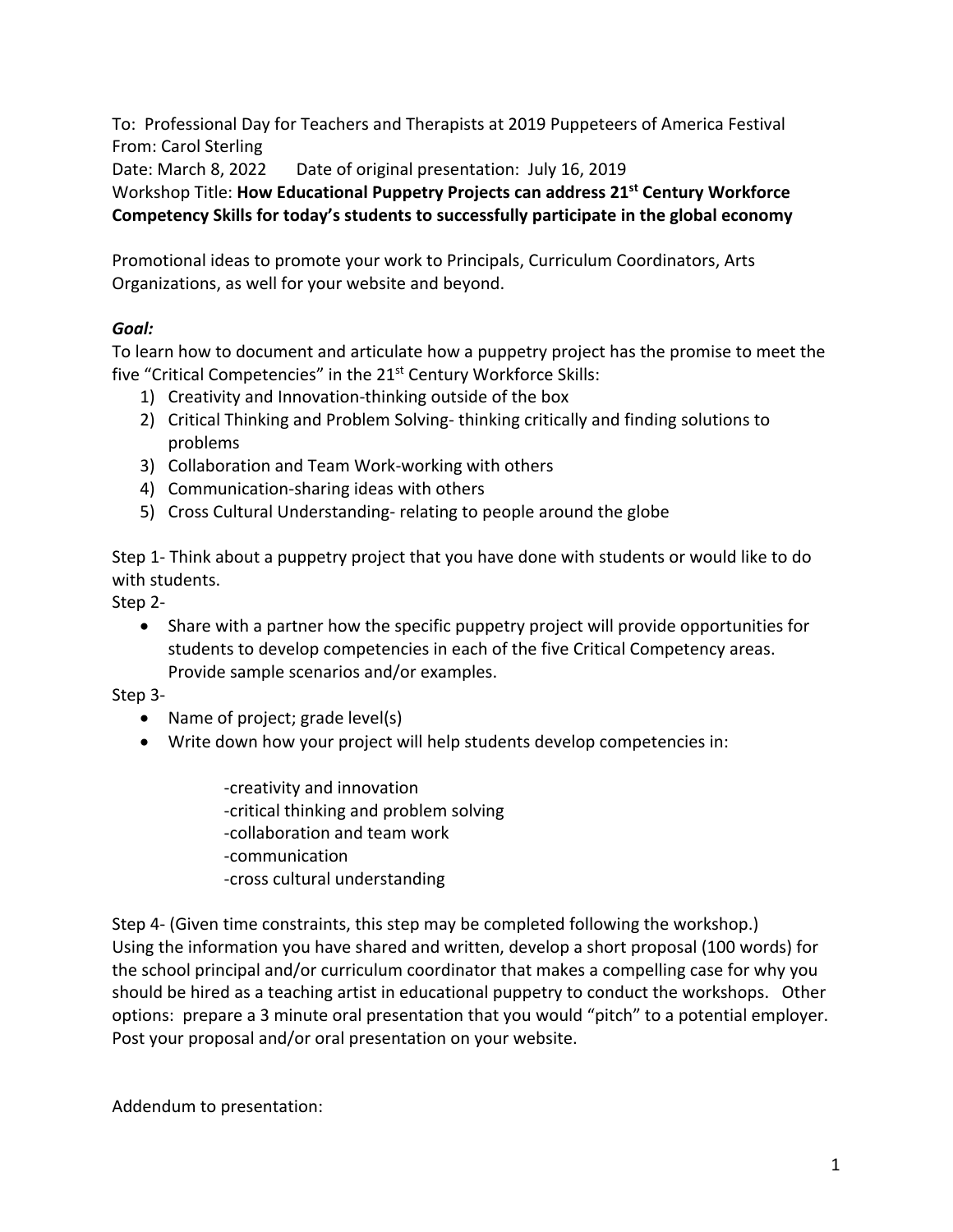As educational puppeteers, it is time to hold ourselves and all of our students to new and higher standards of rigor, according to  $21^{st}$  century criteria. An area we need to think about is how can we make a compelling case for the importance of educational puppetry in the curriculum. If we can each document the success we have in helping students meet the 21st century workforce skills, that will strengthen our credibility.

Think about how educational puppetry meets the needs of the critical 5 Competencies of the 21<sup>st</sup> century workforce skills and specifically refer to content knowledge, literacies and proficiencies that prepare individuals to meet the challenges and opportunities of today's world.

Additionally, think about how the educational puppetry programs you are developing relates to other skills for success: Flexibility and adaptability Global and cultural awareness Information literacy Leadership- ability to influence

# *The Relationship between Educational Puppetry Projects and 21st Century Workforce Competency Skills*

Here are additional language ideas to incorporate into proposals that make a compelling case for why schools should hire educational puppeteers as teaching artists.

# *The relationship between work and mastery.*

Young puppeteers know that how well and often they practice has a direct impact on the outcome, even when they do informal presentations. They learn that good process in important to good product. They learn to understand how commitment, follow-through, problem solving, ability to meet deadlines are part of the artistic experience.

## *Risk taking and learning from mistakes.*

Puppeteers have to be willing to take risks in their work because they know that they learn by making mistakes. The "mistakes," the parts that are not yet well executed, tell them where the work is, rather than being an indication of failure.

## *Ownership of the work.*

Young puppeteers have the opportunity of studying something in which they have a personal investment; it is frequently work they have chosen. Under the guidance of the teaching artist, they work for themselves. For young people to "own" their work is a great opportunity to experience "empowerment."

# *Learning by doing.*

Young puppeteers learn by doing; by making the puppets, bringing them to life with their words and movements, not just listening to someone lecture about how to do puppetry.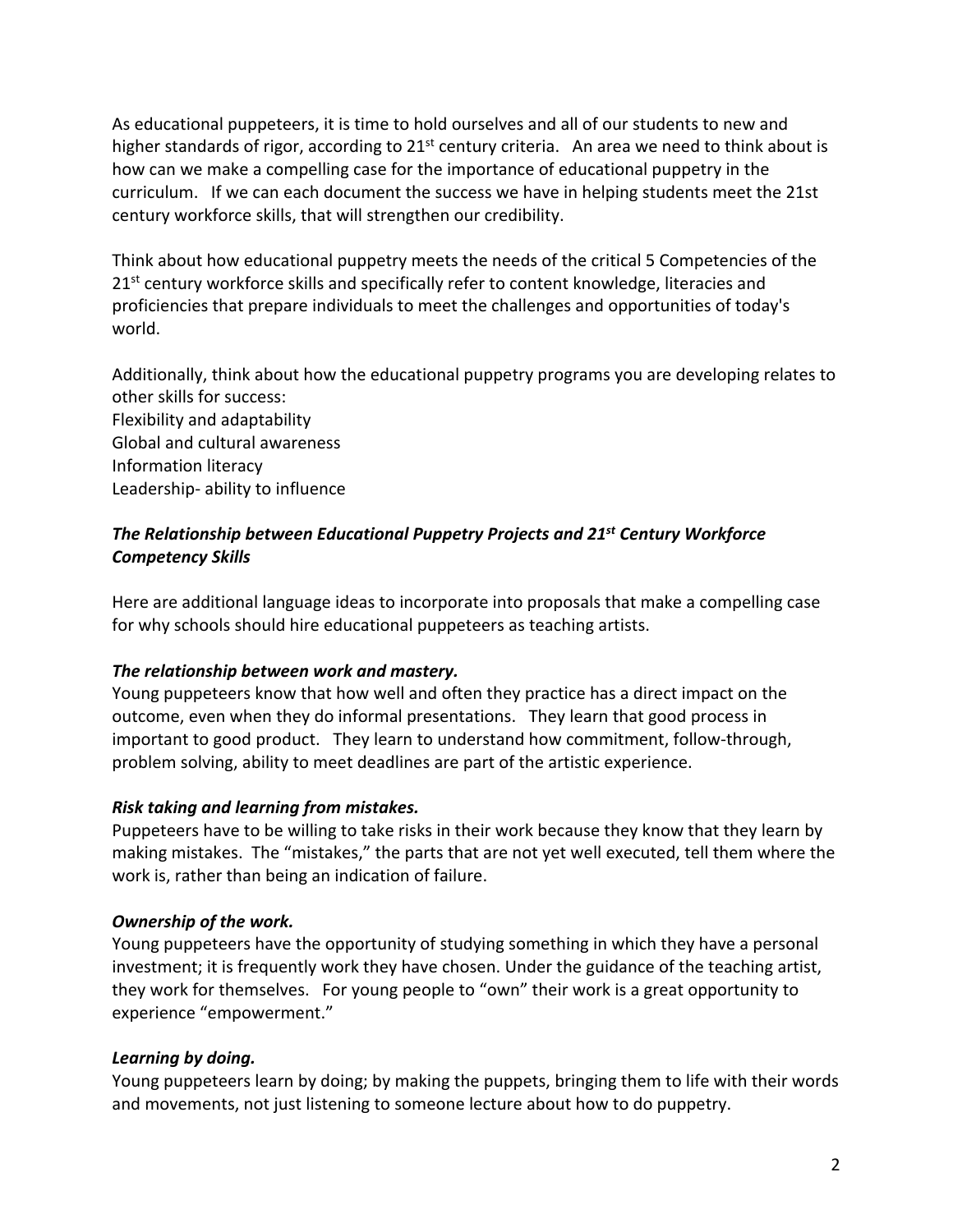### *Learning to work in groups.*

Young puppeteers often work in groups. Improvising and/or performing in a small group is one of the best ways to learn how to work with others. It requires listening, responding, and asserting one's own "voice," while supporting the voices of their peers, in ways that contribute to the good of the "whole." Students frequently learn by collaborating and in so doing, they learn to understand multiple perspectives, communicate with clarity, behave responsibly, solve problems together, set up working rules and ground rules, accommodate different working styles, develop consensus-building skills, and to disagree respectfully.

### *Acting on one's beliefs.*

Young puppeteers have the opportunity to be activists. They do! They dream up imaginative situations, themes, characters, improvise and/or perform with them. They are courageous by putting themselves and their work before their peers.

### *Using judgement.*

Young puppeteers have the opportunity to develop a sense of judgement, of choosing, and of asserting their choices. Under the guidance of the teaching artist, they decide how they will interpret, for example, an idea, a character's words, voice intonation, movement, etc. These are the qualities of an individual that cannot be "taught" but must be developed and nurtured over time.

### *Having high standards.*

The study of puppetry supports a view of having high standards for a young puppeteer's contribution to a higher cause. Also, since puppeteers have to work so hard to become accomplished, young people learn that excellence is hard to attain and is meaningful only if acted upon.

## *Puppetry as learning tools.*

Puppetry teaches by doing. They learn how to solve problems and think critically and aesthetically about choices for development.

## *Working under pressure.*

Especially for more advanced puppetry students, the art form teaches them skills needed to perform well--- concentration, discipline, preparation, flexibility, adaptability. These are the very same skills that are needed to perform in every area of life. Puppetry gives students the opportunity to hone these skills in varied circumstances and under improvisation and /or performance conditions.

## *Puppetry is intrinsically process-based.*

The process of constructing new knowledge whether it be a skit or interpretation of an idea provides students with opportunities for addressing challenging problems. Students are given a series of steps for addressing problems. They must research, plan, theorize, debate, rethink argue, and become knowledgeable with information----these are all part of the creative